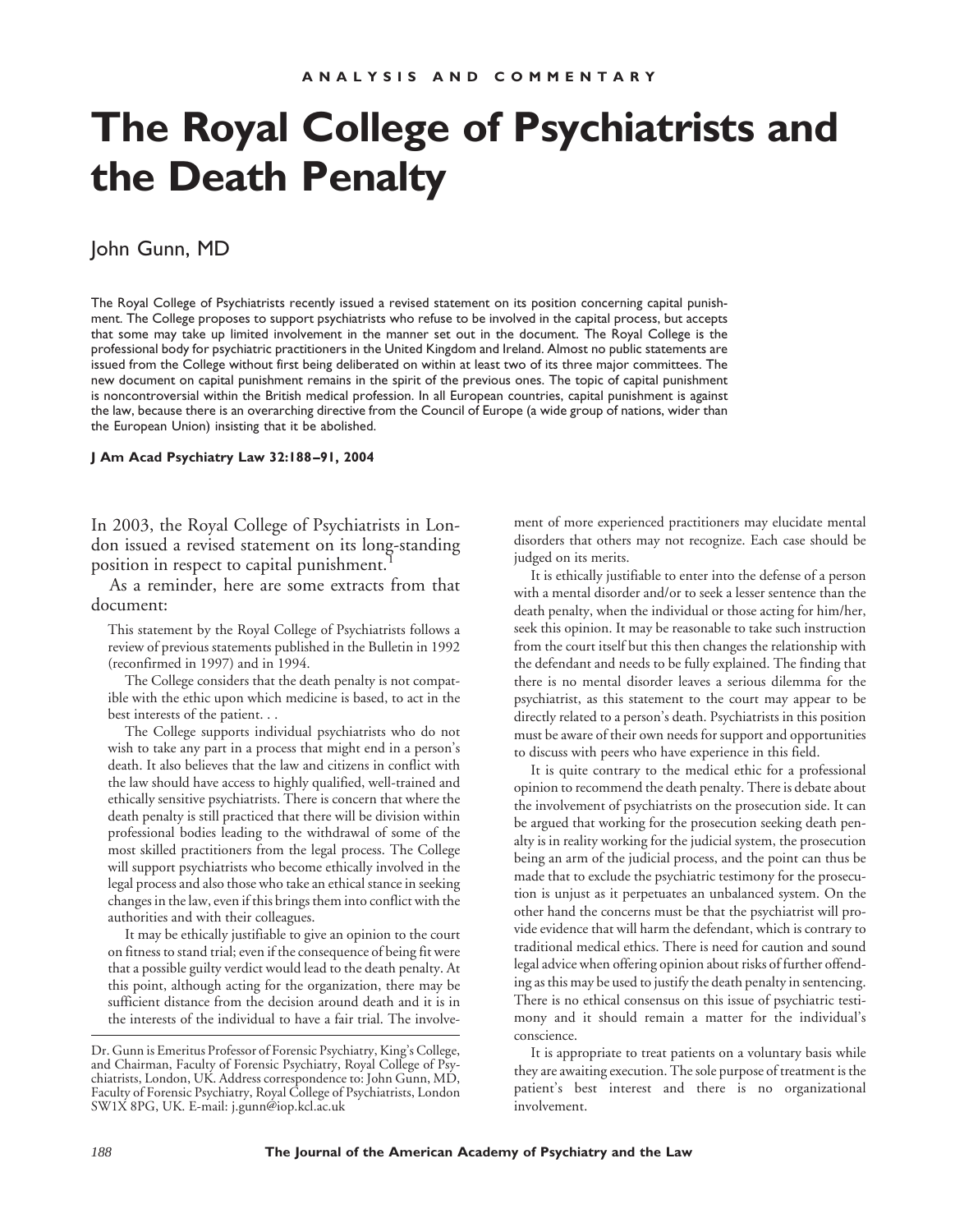Treating a patient on an involuntary basis requires careful consideration. If recovery means the person is then fit for execution then there is a dilemma. The psychiatrist may seek to treat on the conditions that the death sentence is commuted; if this is the case then the dilemma is resolved; if this cannot be obtained then each case needs to be assessed on its own merits. Discussion with peers is vital.

A psychiatrist should not certify that a person is fit for execution. This is too close to the decision to end a person's life.

A psychiatrist should not take part in an execution, nor should he or she confirm the death of an executed person.

The College recognizes the complexity of these issues but maintains that the death penalty is contrary to the medical ethic. The College will support psychiatrists who refuse to be involved in the process and those who decide to take up limited involvement in an ethically justifiable manner as described above.

April 2003

I understand that questions were asked about this statement within the American Academy of Psychiatry and the Law. I have been asked to indicate to AAPL *Journal* readers how the Royal College comes to make such a statement.

The Royal College of Psychiatrists is the professional body for psychiatric practitioners in the United Kingdom and in Ireland, and it also has many overseas members, mainly but not exclusively, in Commonwealth countries.

Briefly, the College aims to do the following things:

- advance the science and practice of psychiatry and related subjects;
- further public education in psychiatry and related subjects; and
- promote study and research work in psychiatry and all sciences and disciplines connected with the understanding and treatment of mental disorder in all its forms and aspects and related subjects and publish the results of all such study and research.

As far as many psychiatrists are concerned, the College is an examining body that gives them a basic qualification in psychiatry, enabling them to enter into higher training in psychiatry, and after three or four more years, to obtain a specialist certificate, which will enable them to practice psychiatry in any of the European Union countries. However, the College also deals with all medical politics as they pertain to psychiatry, with, inevitably, a special emphasis on British medical politics.

Each member belongs to both a division of the College, and also to a faculty. There are 12 divisions,

each serving a geographical area. There are seven faculties that represent the major subspecialties in British psychiatry: general adult psychiatry, child and adolescent psychiatry, learning disability psychiatry, old-age psychiatry, psychotherapy, substance misuse psychiatry, and forensic psychiatry.

The two governing committees of the Royal College are its Council and its Court of Electors. The Council forms the trustees of the College and is the senior political and management body. Chairmen of all divisions and all faculties sit on it, together with elected representatives and others. Two subcommittees of the Council meet frequently and undertake a good deal of the day-to-day work of the College. These are the Public Policy Committee and the Executive and Finance Committee. Almost no public statements are issued from the Royal College without first being deliberated within at least two of these major committees. If a policy or document proves to be controversial, then, if time allows, a fairly wide discussion is held within the membership through its divisional and faculty structures before the senior committees make their final decision.

The Council issues many documents (reports) relating to policy and educational matters. These reports can be obtained from the College by members of the profession and members of the public. They are available on the College's Web site.<sup>2</sup> Such reports are revised regularly and are never allowed to be more than five years out of date. Some are removed at the five-year point, having served their purpose.

The document concerning capital punishment was reviewed in 2002–2003, because it was coming up to its five-year point. There was no other motive for re-examining this matter within the Royal College at this time. The Royal College's antipathy to capital punishment is totally noncontroversial within the profession and therefore did not need an elaborate trawl of opinion before the new document was issued. The document was drafted within the ethics subcommittee of the Royal College. This subcommittee is a standing subcommittee of the Public Policy Committee. Faculty representatives on the ethics subcommittee were able to discuss it with their own members.

The new document remains in the spirit of the previous ones, and has been revised for clarity and to take into account the fact that a number of British psychiatrists are occasionally asked to examine death row prisoners in other jurisdictions. This occurs par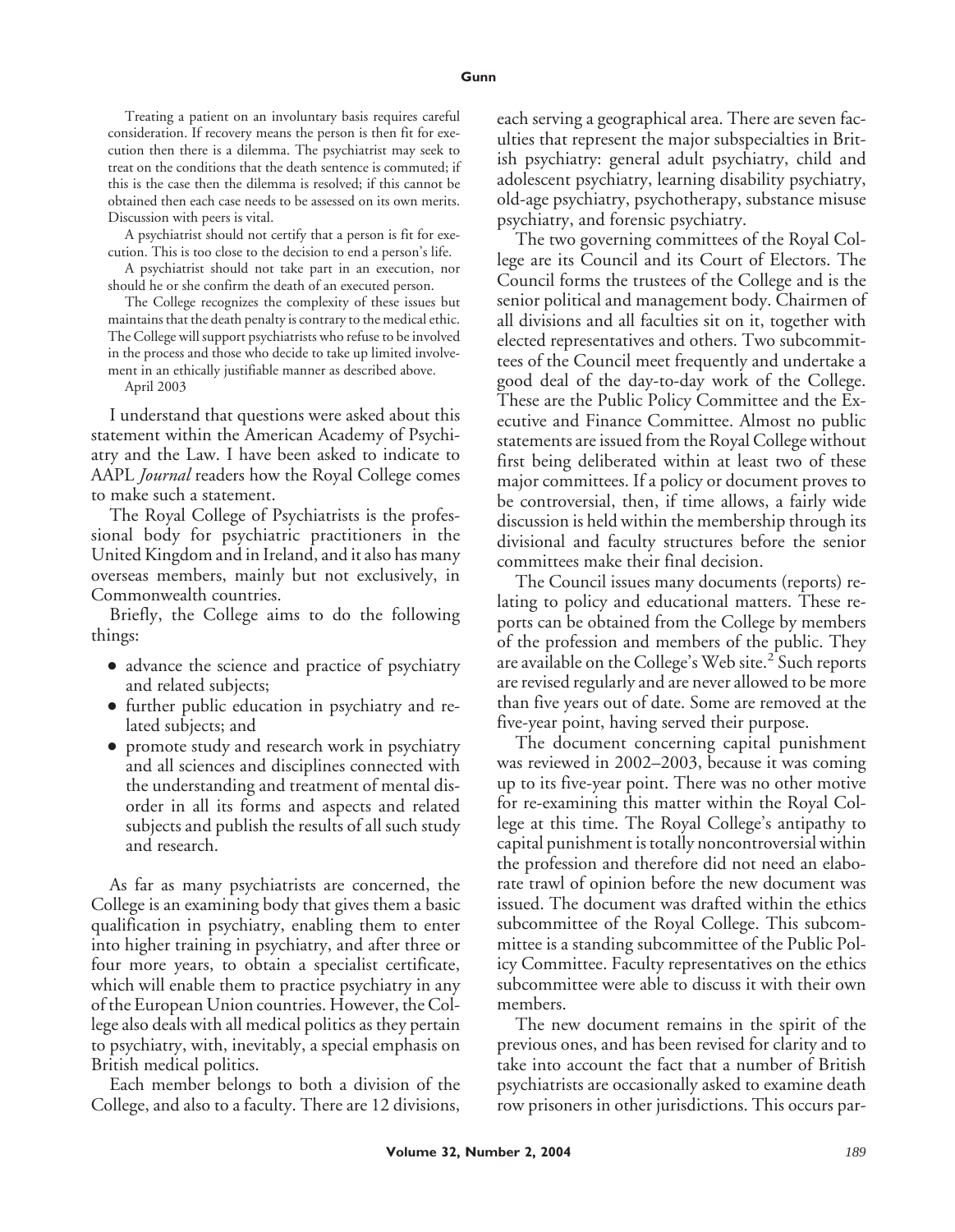ticularly within the West Indies, which still have their final appeal court in the House of Lords in London. So far, it has only appeared in the Bulletin of the College<sup>1</sup> but it will soon be in the list of Council documents.

To an American audience, it may seem surprising that the topic of capital punishment is noncontroversial within the British medical profession. The World Medical Association and the British Medical Association also give advice to doctors to have little or nothing to do with procedures that will kill patients against their wishes. Indeed, in all European countries, capital punishment is against the law, because there is an overarching directive from the Council of Europe, insisting that it be abolished as a cruel punishment that infringes the Convention of Human Rights within Europe.

The Council of Europe is not the same as the European Union. The Council of Europe is a wider grouping of nations and is concerned with legal matters and matters of ethics. A good description of the Council of Europe can be found on its Web page.<sup>3</sup> It was founded in 1949 and now consists of 45 countries. It is distinct from the European Union, but no country has ever joined the Union without first belonging to the Council of Europe.

Its aims are to:

- defend human rights, parliamentary democracy, and the rule of law;
- develop continent-wide agreements to standardize member countries' social and legal practices; and
- promote awareness of a European identity based on shared values and cutting across different cultures.

It lists among its achievements 193 legally binding European treaties or conventions on topics ranging from human rights to the fight against organized crime and from the prevention of torture to data protection or cultural co-operation. It also has made recommendations to governments setting out policy guidelines on such issues as legal matters, health, education, culture, and sport.

The Council's most significant achievement is the European Convention on Human Rights, which was adopted in 1950 and came into force in 1953. $4$  It sets out a list of rights and freedoms that states are under an obligation to guarantee to everyone within their jurisdiction. These rights include, among other things, the right to life, to protection against torture and inhuman treatment, to freedom and safety, to a fair trial, to respect for one's private and family life and correspondence, and to freedom of expression (including freedom of the press), thought, conscience and religion.

Protocols have added other rights to those set out in the Convention, such as the abolition of the death penalty.<sup>5</sup> Article 1, Protocol 6 says, "The death penalty shall be abolished. No-one shall be condemned to such penalty or executed." Thus, in two sentences, the Council of Europe has put capital punishment beyond the pale of democratic nations and has set an example to the whole of the international community. As a result, no execution has taken place in the Council's member states since 1997. When Russia applied to join the Council of Europe recently, among the many difficult adjustments it had to make was to give up its cherished practice of capital punishment, which was hitherto extensively used.

The Convention established an international enforcement body, the European Court on Human Rights, whereby states and individuals, regardless of their nationality, may refer alleged violations by contracting states of the rights guaranteed in the Convention to the Court established in Strasbourg. Its jurisdiction is compulsory for all contracting parties. It sits on a permanent basis and deals with all the preliminary stages of a case, as well as giving judgment on the merits. The Court consists of a number of judges equal to the number of contracting states to the Convention. Although candidates are initially put forward by each government, judges enjoy complete independence in the performance of their duties and do not represent the states that proposed them.

Apart from the protocol abolishing capital punishment, a convention of particular interest to forensic psychiatrists is the European Convention for the Prevention of Torture and Inhuman or Degrading Treatment or Punishment, which came into force in 1989. The Convention supplements the protection available under the European Convention on Human Rights by establishing a European Committee for the Prevention of Torture (CPT). The CPT visits any places of detention it chooses to see how persons deprived of their liberty are treated. After each visit, the CPT draws up a report setting out its findings and the recommendations, which is sent to the state concerned. Psychiatrists frequently participate in